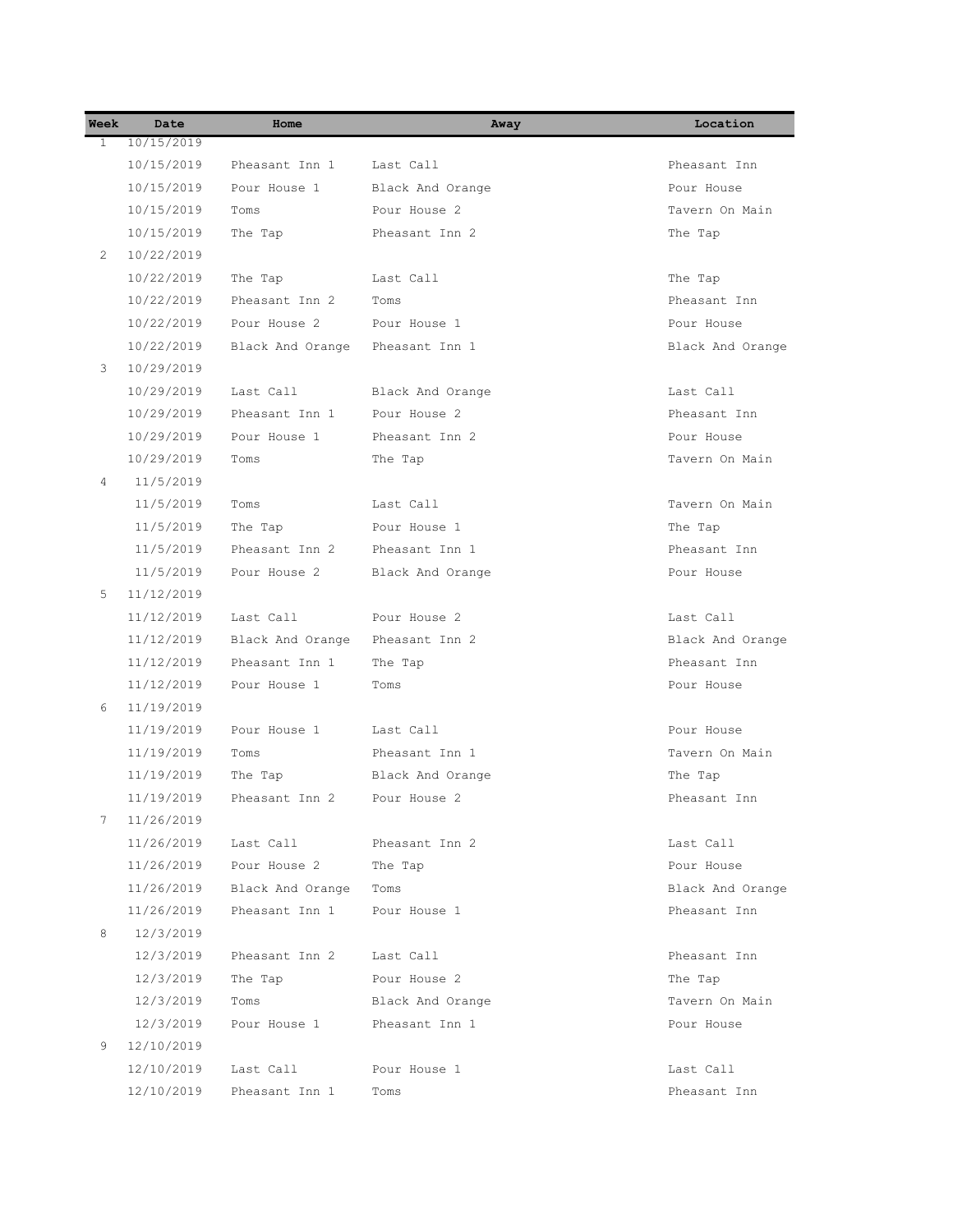|                 | 12/10/2019 | Black And Orange | The Tap          | Black And Orange |
|-----------------|------------|------------------|------------------|------------------|
|                 | 12/10/2019 | Pour House 2     | Pheasant Inn 2   | Pour House       |
| 10              | 12/17/2019 |                  |                  |                  |
|                 | 12/17/2019 | Pour House 2     | Last Call        | Pour House       |
|                 | 12/17/2019 | Pheasant Inn 2   | Black And Orange | Pheasant Inn     |
|                 | 12/17/2019 | The Tap          | Pheasant Inn 1   | The Tap          |
|                 | 12/17/2019 | Toms             | Pour House 1     | Tavern On Main   |
| 11              | 1/7/2020   |                  |                  |                  |
|                 | 1/7/2020   | Last Call        | Toms             | Last Call        |
|                 | 1/7/2020   | Pour House 1     | The Tap          | Pour House       |
|                 | 1/7/2020   | Pheasant Inn 1   | Pheasant Inn 2   | Pheasant Inn     |
|                 | 1/7/2020   | Black And Orange | Pour House 2     | Black And Orange |
| 12              | 1/14/2020  |                  |                  |                  |
|                 | 1/14/2020  | Black And Orange | Last Call        | Black And Orange |
|                 | 1/14/2020  | Pour House 2     | Pheasant Inn 1   | Pour House       |
|                 | 1/14/2020  | Pheasant Inn 2   | Pour House 1     | Pheasant Inn     |
|                 | 1/14/2020  | The Tap          | Toms             | The Tap          |
| 13              | 1/21/2020  |                  |                  |                  |
|                 | 1/21/2020  | Last Call        | The Tap          | Last Call        |
|                 | 1/21/2020  | Toms             | Pheasant Inn 2   | Tavern On Main   |
|                 | 1/21/2020  | Pour House 1     | Pour House 2     | Pour House       |
|                 | 1/21/2020  | Pheasant Inn 1   | Black And Orange | Pheasant Inn     |
| 14              | 1/28/2020  |                  |                  |                  |
|                 | 1/28/2020  | Last Call        | Pheasant Inn 1   | Last Call        |
|                 | 1/28/2020  | Black And Orange | Pour House 1     | Black And Orange |
|                 | 1/28/2020  | Pour House 2     | Toms             | Pour House       |
|                 | 1/28/2020  | Pheasant Inn 2   | The Tap          | Pheasant Inn     |
| 15              | 2/4/2020   |                  |                  |                  |
|                 | 2/4/2020   | Pheasant Inn 1   | Last Call        | Pheasant Inn     |
|                 | 2/4/2020   | Pour House 1     | Black And Orange | Pour House       |
|                 | 2/4/2020   | Toms             | Pour House 2     | Tavern On Main   |
|                 | 2/4/2020   | The Tap          | Pheasant Inn 2   | The Tap          |
| 16              | 2/11/2020  |                  |                  |                  |
|                 | 2/11/2020  | The Tap          | Last Call        | The Tap          |
|                 | 2/11/2020  | Pheasant Inn 2   | Toms             | Pheasant Inn     |
|                 | 2/11/2020  | Pour House 2     | Pour House 1     | Pour House       |
|                 | 2/11/2020  | Black And Orange | Pheasant Inn 1   | Black And Orange |
| 17 <sub>2</sub> | 2/18/2020  |                  |                  |                  |
|                 | 2/18/2020  | Last Call        | Black And Orange | Last Call        |
|                 | 2/18/2020  | Pheasant Inn 1   | Pour House 2     | Pheasant Inn     |
|                 | 2/18/2020  | Pour House 1     | Pheasant Inn 2   | Pour House       |
|                 | 2/18/2020  | Toms             | The Tap          | Tavern On Main   |
| 18              | 2/25/2020  |                  |                  |                  |
|                 | 2/25/2020  | Toms             | Last Call        | Tavern On Main   |